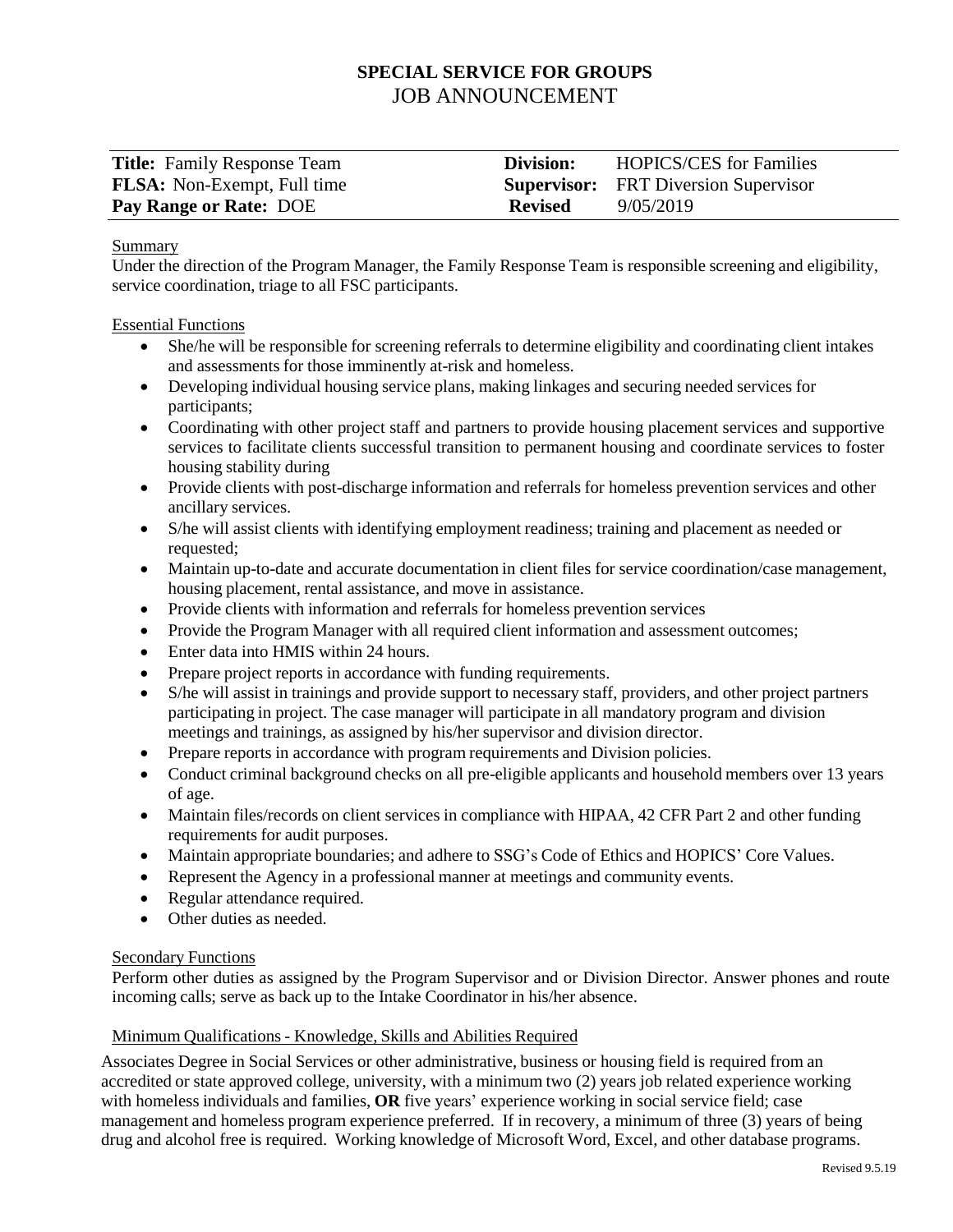# **SPECIAL SERVICE FOR GROUPS** JOB ANNOUNCEMENT

Knowledge of resource development, case management and documentation. Ability to work with clients from diverse cultural, ethnic, and socio-economic backgrounds. Ability to communicate effectively, both written and orally. Verification of Employment Eligibility and Background Clearance. TB test required (Not more than (3) month prior to or (7) days after Date of Hire, and renewed annually thereafter), CPR and First Aid Certification required within 30 days of employment with company and valid Driver's License and auto insurance required. Reliable transportation is required. Ability to communicate effectively, both written and orally. Experience working with homeless families and children, DCFS as well as an experience with placing homeless families into permanent housing.

# Non-Essential Qualifications:

Experience using HMIS and at least one year of rapid re-housing experience preferred.

Supervisory Responsibilities:

This position does not have any supervisory responsibilities.

#### Environmental Conditions (Working Conditions)

This position is responsible to work in "client friendly" environments and is required to visit other shelters and homeless access centers as part of their duties. Local automobile travel is required. There is some responsibility to work in noisy environments where children and adults are present.

#### Physical Requirements

The Case Manager typically spends time sitting, standing, typing, thinking, writing, walking, driving, carrying (max. 25 lbs), listening, speaking.

# **Mental Requirements**

This position will require the individual to be able to handle any/all of the following: constant distractions, interruptions, uncontrollable changes in priorities/work schedules: be able to process information, think and conceptualize.

> Please email your resume to: [jobs@hopics.org](mailto:jobs@hopics.org) **Include the position title in the Subject.**

*Special Service for Groups is an Equal Opportunity/Affirmative Action Employer*